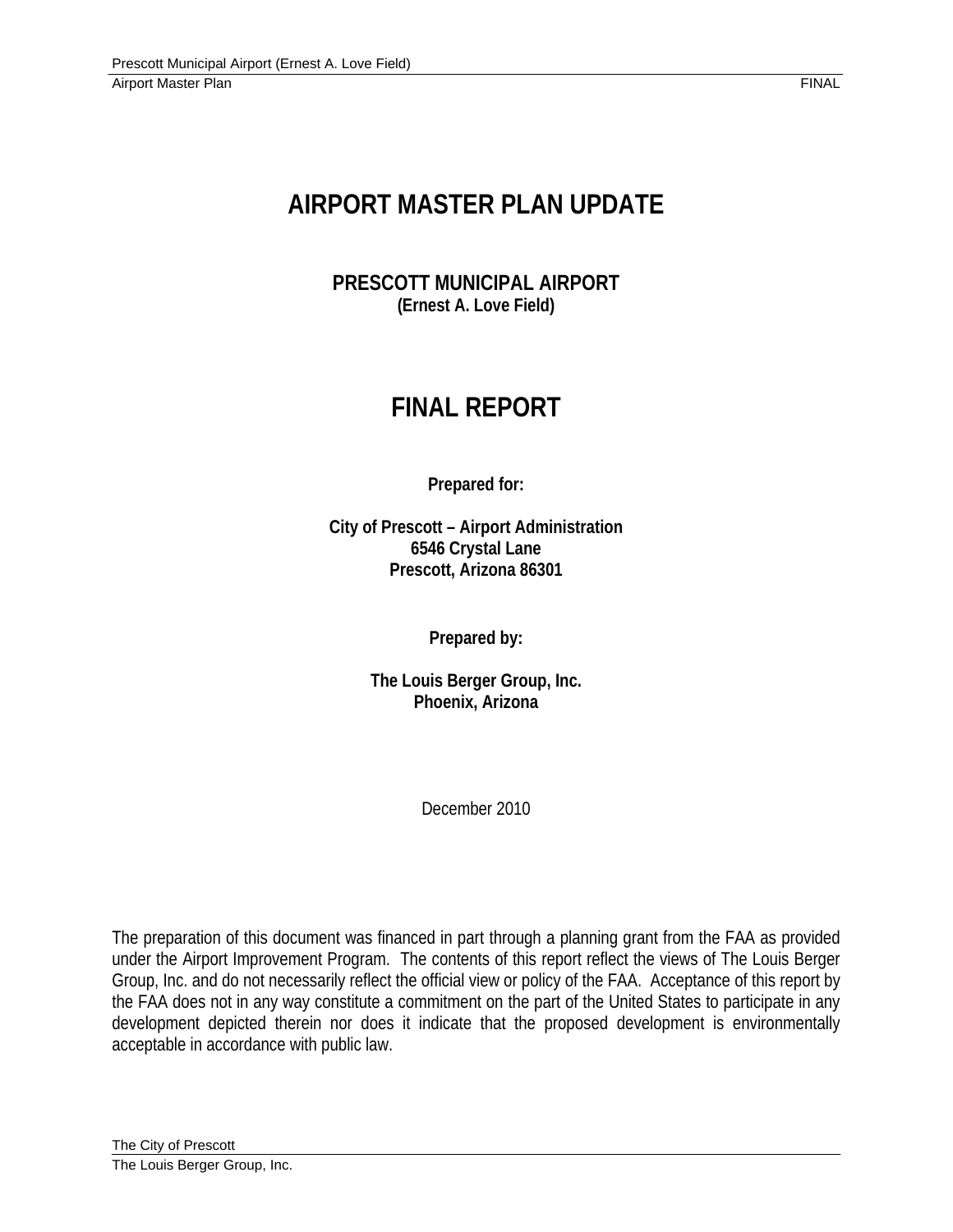## **TABLE OF CONTENTS**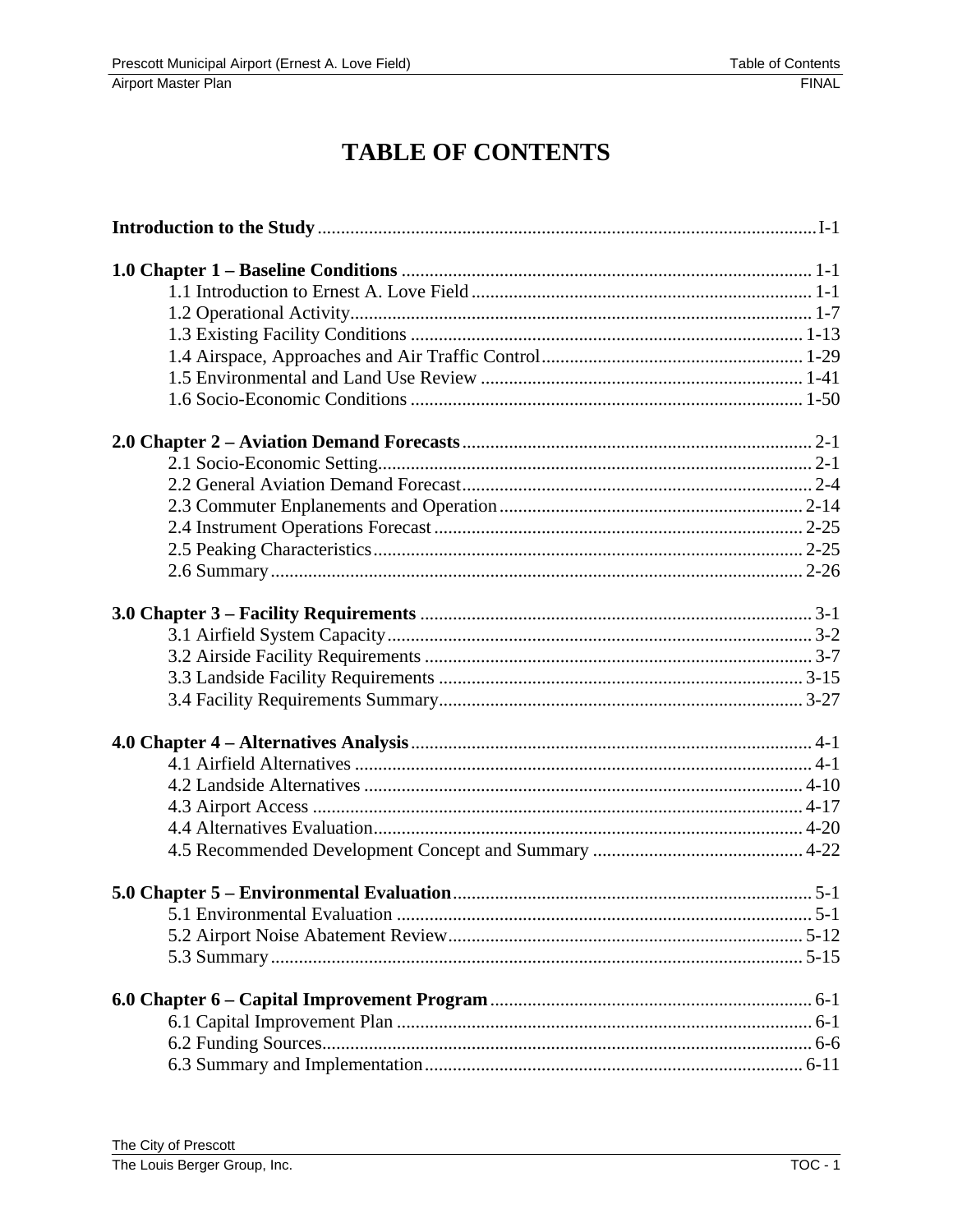## **TABLE OF TABLES**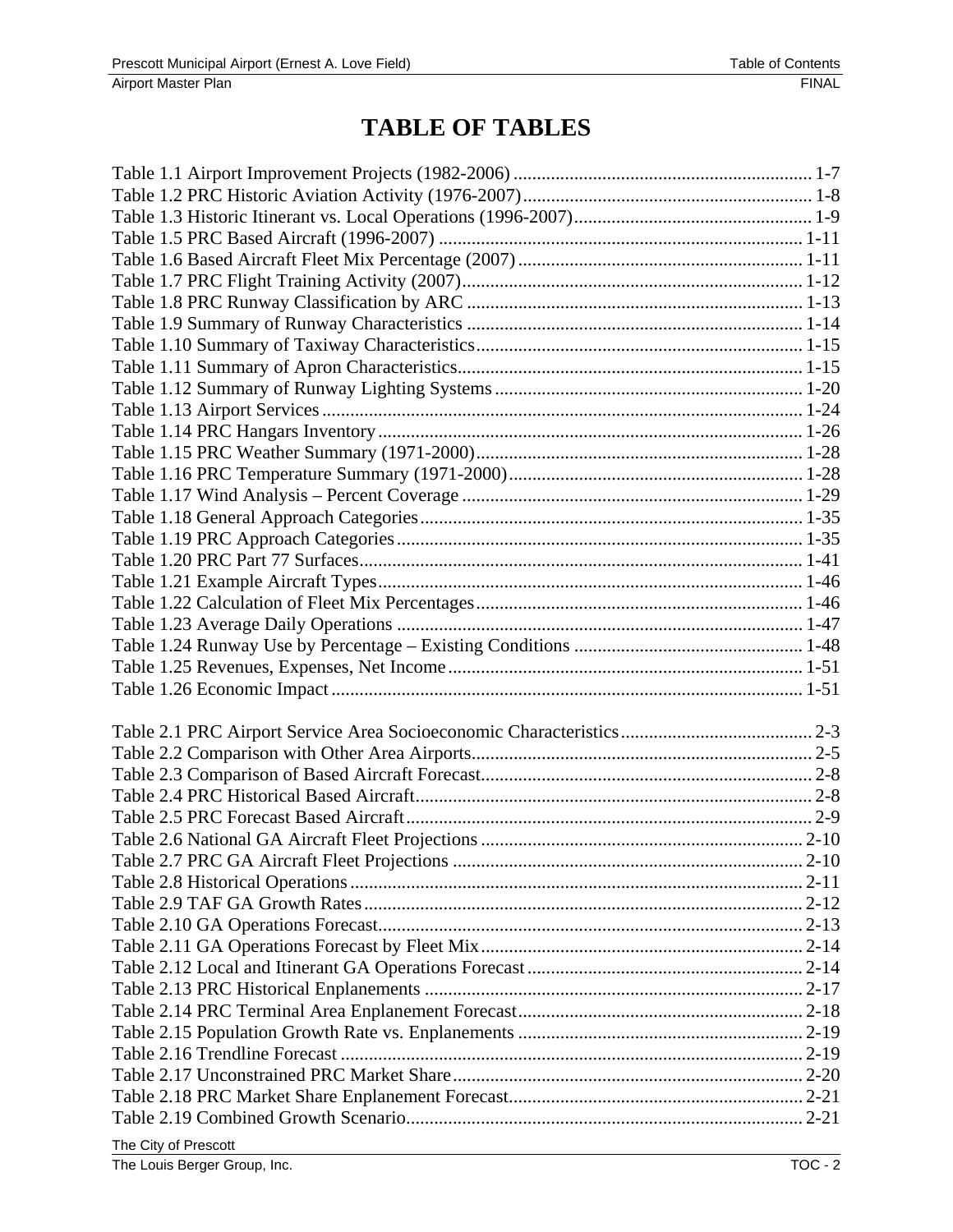| Table 3.8 PRC Runway Design Separation and Safety Standards Compliance 3-10  |  |
|------------------------------------------------------------------------------|--|
| Table 3.9 PRC Taxiway Design Separation and Safety Standards Compliance 3-10 |  |
|                                                                              |  |
|                                                                              |  |
|                                                                              |  |
|                                                                              |  |
|                                                                              |  |
|                                                                              |  |
|                                                                              |  |
|                                                                              |  |
|                                                                              |  |
|                                                                              |  |
|                                                                              |  |
|                                                                              |  |
|                                                                              |  |
|                                                                              |  |
|                                                                              |  |
|                                                                              |  |
|                                                                              |  |
|                                                                              |  |
|                                                                              |  |
|                                                                              |  |
|                                                                              |  |
|                                                                              |  |
|                                                                              |  |
|                                                                              |  |
|                                                                              |  |
|                                                                              |  |
|                                                                              |  |